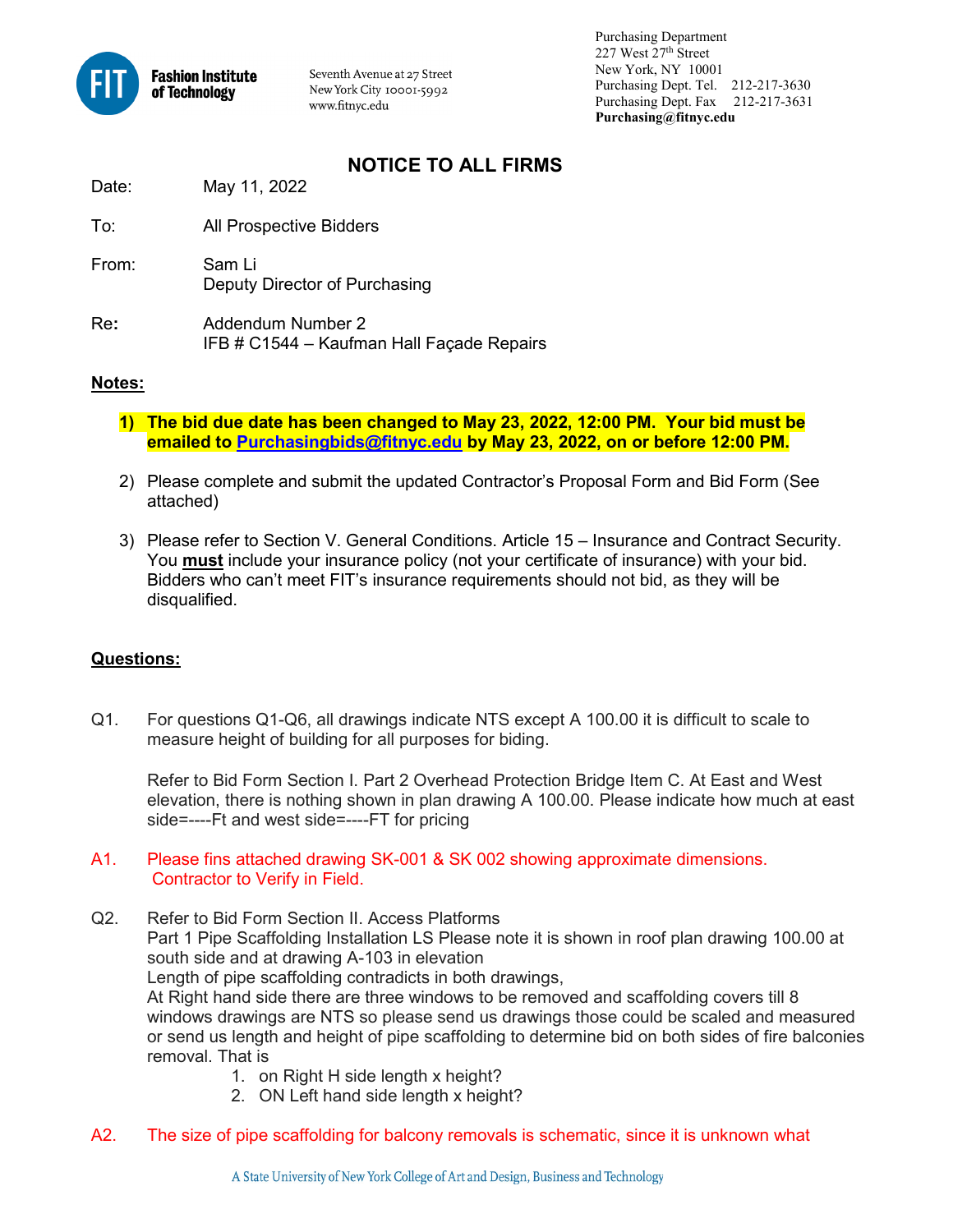contractors will require for proper performance of work i.e. additional area for hoist etc, outrigger access and crane, etc. the pipe scaffolding access is suggested for access to balcony removal and bulkhead areas above. Re: height it is a 15-story building, use 160LF as approx. height from grade to main roof, note grade is sloped East-West.

Please price balcony removal and related access as will be properly required for performance of work. If alternate access is proposed please indicate in notes.

- Q3. Refer to Bid Form Section. II Part 1b. Alternate Pipe Scaffolding please provide L x H FT?
- A3. Refer to answers to Q 1 & 2.
- Q4. Refer to Bid Form Section III. Exterior Wall Repairs Part 1 Fire Balconies Removals please note
	- 1. On Left Hand side Total windows are26 front elevation +14 on side elevation Total =40 Windows
	- 2. On Righthand side total windows are 32+12=44 window
	- 3. Grand total balconies to be removed are 84 windows whereas fire balconies window removal is 200 shown please explain.
		- Note:- 1. no windows is to be removed and only fire balconies are to be removed in this area.

2. Please refer to drawing 100,00 where pipe scaffolding is shown over side walk bridge there is a wall between sidewalk shed and building line, Pipe scaffolding has to go inside outside wall to work on this area for dismantling/removal of balconies and either to do stucco or replace brick work at removed balconies area.

3. Refer to drawings A 200,00, A 201.00, A 202.00 and A 200.3 ate NTS so we cannot prepare BOQ for removal and for preparing exact BOQ for either to do stucco or replace brick work. Please provide proper drawings or explain?

- A4. See answer to Question # 11, attached revised bid form.
- Q5. Please refer to drawing A-101.00 That shows shelf angle details indicated on Right Hand side four locations and on left hand side no location is shown for shelf angle work. Moreover, please refer to drawing A 204. Please refer to drawings A 102.00 indicating east and west elevation, no location is marked for shelf angle work.

#### A5. A-101.00 shows shelf angle work location in dotted line, which is at every floor, limited to North elevation.

- Q6. Please refer to Section II. Access Platform Part 1a. Outrigger Scaffold Work Platforms quantities shown is 28 Drops. Please note this cannot be priced as unit rate as each location will depend on each location as passage behind parapet wall is limited and outrigger supports have to be installed partly on passage and at over HVAC level so the price for each rigg will be different. Please explain how to price to keep uniformity of bids.
- A6. Price all drops individually, sum them all up, divide that total by 28 and list that as a unit price.
- Q7. We want revisit site and study the project again and would request to do site inspection at our own. Could you please give contact name and telephone to coordinate this meeting or if you can come to visit with us.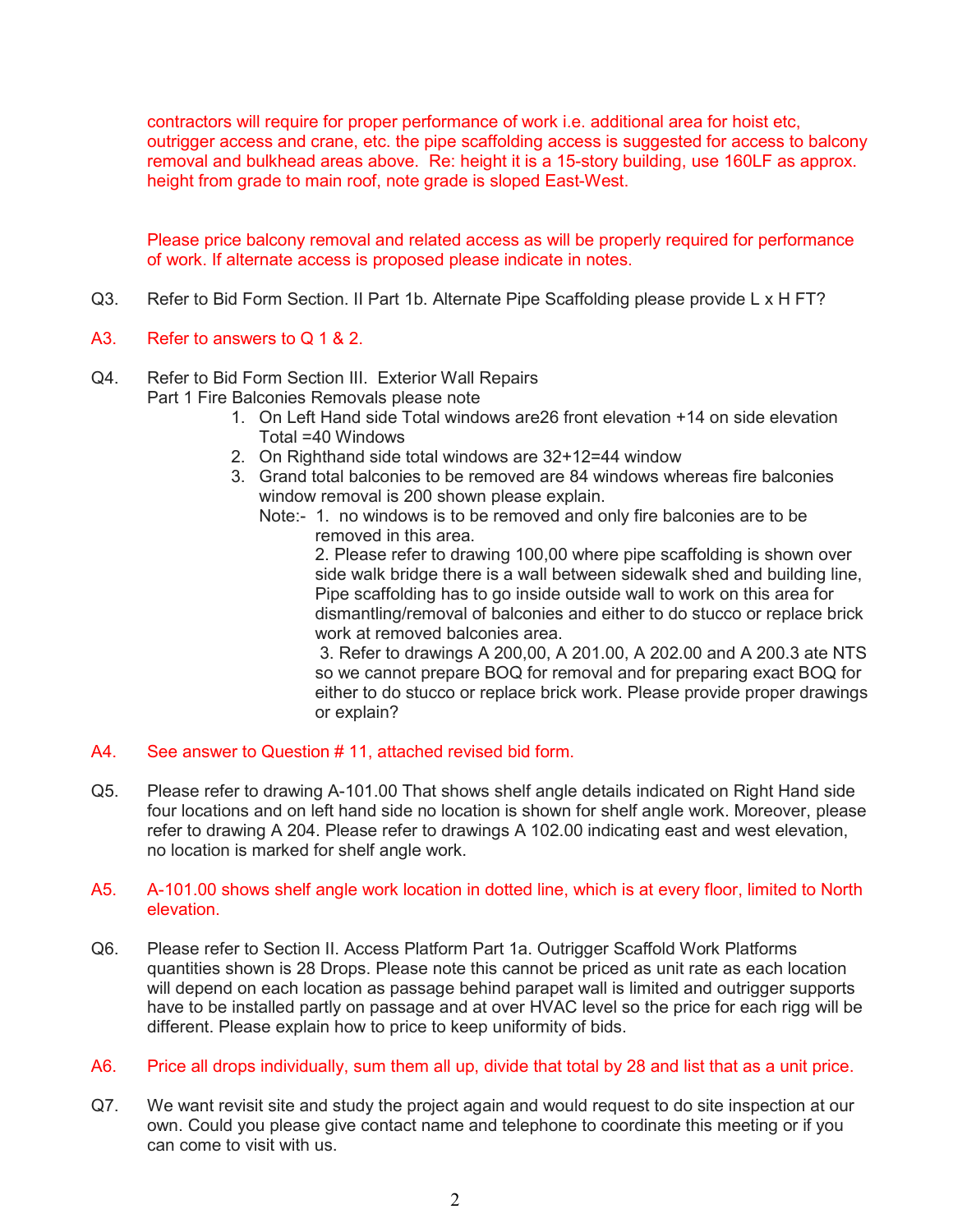- A7. FIT will provide an **additional site inspection for this Friday, May 13th, 2020 at 11:00am** for those companies that attended the initial site inspection on 4/27/2022. **Please meet outside Kaufman Hall, 406 31<sup>st</sup> Street, NY, NY 10001.** Invite all necessary parties to this site inspection as this will be the final inspection before the bids are due.
- Q8. Is it mandatory for anyone to bid that they must be a GC for at least 12 years or is that just a preference of the owner? It is unusual for a job of this size to have such a requirement.
- A8. It is FIT policy & preference for façade projects.
- Q9. The 5-year warranty period throws bonding companies off, is that something that can be reconsidered and be toned down to 2 years as for most other city and state jobs?
- A9. Yes, warrantee can be reduced to two (2) years.
- Q10. Bid Bond Form Is there an agency specific bid bond form? If not, which one should we use? AIA Bid Bond Form?
- A10. We don't provide bid bond forms, it's something that you'll need to get from your bonding company. Each bonding company might use a different form. In the past, some bidders submitted an AIA Document A310 form with their bid from their bonding company.
- Q11. Section 3 Part 1 Fire Balcony Removals It says 200 windows but the balconies are 28 please confirm the exact quantity of balcony removals.
- A11. See attached bid form revised dated 5/6/2022, showing 28 balconies.
- Q12. Site Safety Manager/Superintendent Requirements Please update on the requirement of site safety - will it be a site safety manager or site safety superintendent? Is the GC responsible for it? The estimated duration of the project is 5 months till substantial completion, if the work goes on due to unforeseen circumstances & conditions who will be responsible for the additional costs associated with that?
- A12. Yes, GC is responsible for Site Safety Plan, QSSP & Superintendent and responsible for providing a schedule and additional site safety cost for delays, other than the ones caused by FIT. Provide a price required for proper completion of work.

Site safety plan preparation and filing and all related costs are to be included in General Conditions.

- Q13. The parking lot on the 9th Avenue For sidewalk shed & pipe scaffold installation, who is responsible for the access agreement?
- A13. FIT is responsible for access agreement.
- Q14. Staging Area Where will the staging area be provided?
- A14. Currently no staging area is available. FIT will provide further information on this before the bid due date.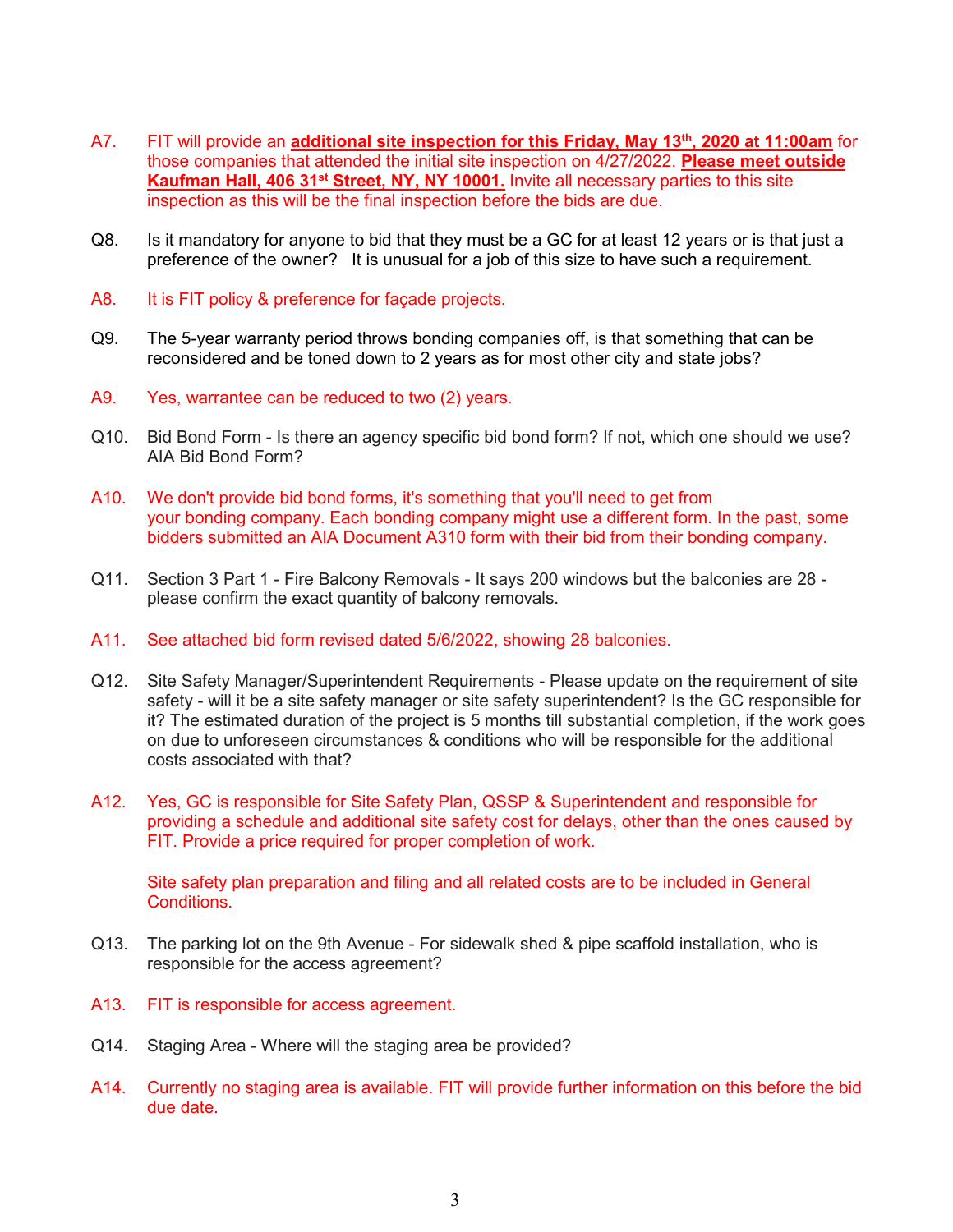- Q15. East Elevation The access to east elevation and if needed for supported scaffold, is the neighbor roof tested for load requirements?
- A15. No, there have been no load tests, access agreements for neighbor properties & roof are being procured by FIT.
- Q16. Our company DNS Fine Builders Inc attended a walkthrough meeting dated 04/27/2022. after reviewing all the drawings, we are requesting re-visit permission for the installation of the outrigger beam location drop. So, we can correctly calculate the price for rigging services.
- A16. FIT will provide an **additional site inspection for this Friday, May 13th, 2020 at 11:00am** for those companies that attended the initial site inspection on 4/27/2022. **Please meet outside Kaufman Hall, 406 31st Street, NY, NY 10001.** Invite all necessary parties to this site inspection as this will be the final inspection before the bids are due.

**THIS ADDENDUM IS PART OF THE CONTRACT DOCUMENT AND SHALL BE INCLUDED WITH YOUR REQUEST FOR PROPOSAL SUBMITTAL. YOUR SIGNATURE BELOW WARRANTS THAT YOU UNDERSTAND THIS ADDENDUM AND THAT YOU HAVE MADE THE APPRORIATE ADJUSTMENTS IN YOUR PROPOSAL AND CALCULATIONS**.

> $\overline{\phantom{a}}$  , and the contract of the contract of the contract of the contract of the contract of the contract of the contract of the contract of the contract of the contract of the contract of the contract of the contrac **Signature**

\_\_\_\_\_\_\_\_\_\_\_\_\_\_\_\_\_\_\_\_\_\_\_\_\_\_\_\_\_\_\_\_\_\_\_\_\_\_\_\_\_\_\_\_ Print Name and Title of Authorized Representative

\_\_\_\_\_\_\_\_\_\_\_\_\_\_\_\_\_\_\_\_\_\_\_\_\_\_\_\_\_\_\_\_\_\_\_\_\_\_\_\_\_\_\_\_

 $\frac{1}{\sqrt{2}}$  ,  $\frac{1}{\sqrt{2}}$  ,  $\frac{1}{\sqrt{2}}$  ,  $\frac{1}{\sqrt{2}}$  ,  $\frac{1}{\sqrt{2}}$  ,  $\frac{1}{\sqrt{2}}$  ,  $\frac{1}{\sqrt{2}}$  ,  $\frac{1}{\sqrt{2}}$  ,  $\frac{1}{\sqrt{2}}$  ,  $\frac{1}{\sqrt{2}}$  ,  $\frac{1}{\sqrt{2}}$  ,  $\frac{1}{\sqrt{2}}$  ,  $\frac{1}{\sqrt{2}}$  ,  $\frac{1}{\sqrt{2}}$  ,  $\frac{1}{\sqrt{2}}$ Print Name of Company/Partnership/Individual

de de la contradición de la contradición de la contradición de la contradición de la contradición de la contra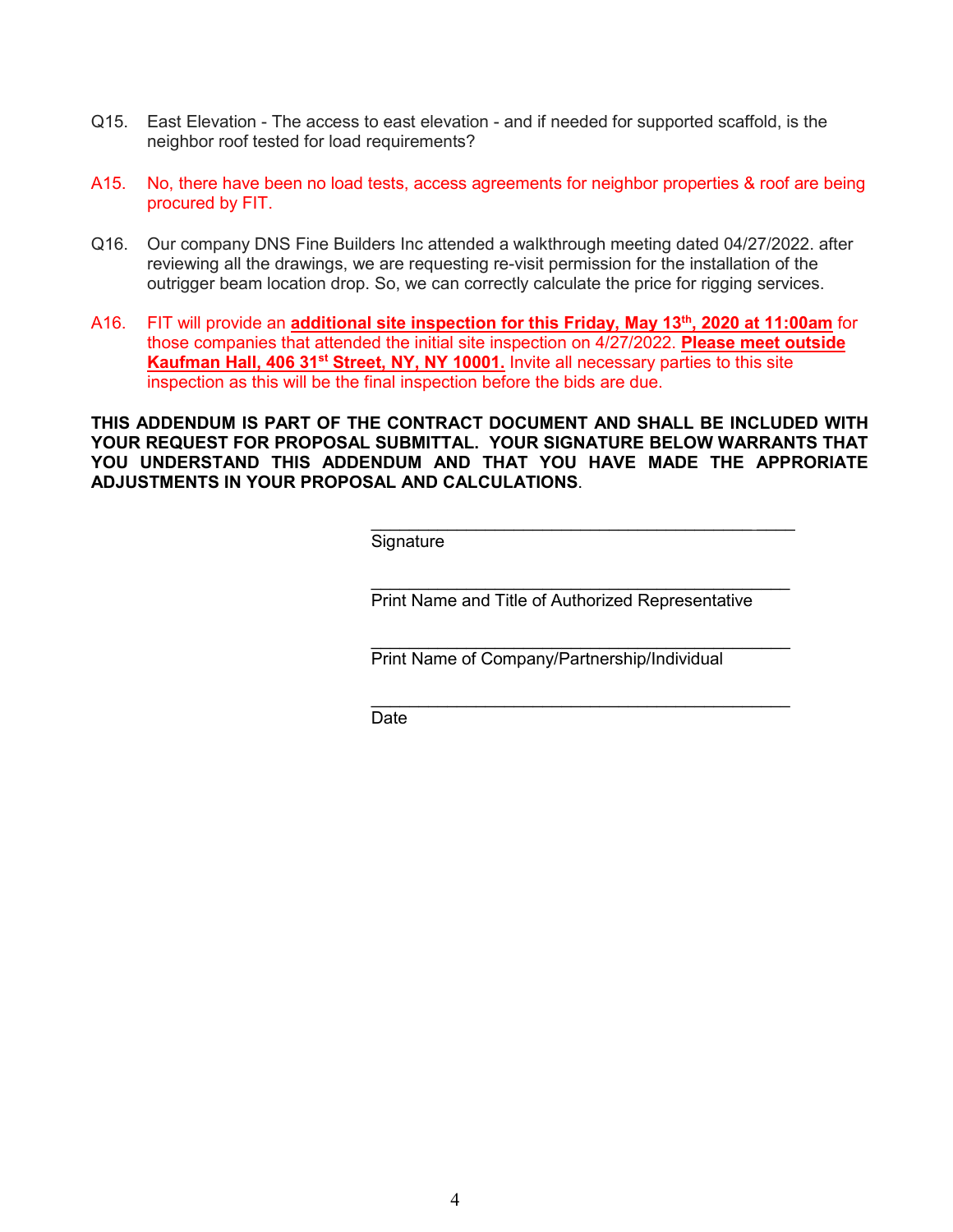$Date:$ 

Fashion Institute Of Technology 333 Seventh Avenue –  $15<sup>th</sup>$  Floor BID C1544 Attn: Sammy Li, Purchasing Office

 **Re: FIT Kaufman Hall**  Façade Repairs **406** West 31st Street New York NY 10001

#### **CONTRACTOR'S PROPOSAL**

Issued 03/29/2022 *Revised 5/9/2022* 

In accordance with your request, we have prepared and submit below our price proposal for the work shown on the drawings dated 03/25/2022 including any addenda subsequently issued.

All work shall conform to applicable code requirements and shall be performed using first-class materials and workmanship, comply with prevailing wage(s) requirements, and in accordance with the approved drawings and the A/E's written instructions, and code requirements. All quantities are approximate and are to be adjusted based on actual field conditions. Prices include all permits, taxes, fees and costs as may be applicable for the proper performance of the work.

Terms and provisions of the AIA Form A104 Standard Form of Agreement shall apply.

### **Section I. General Conditions, Overhead Protective Bridging, Protection, Probes.**

Part 1. General Conditions, including mobilization, all miscellaneous job costs other than the work items specifically described below, including, but not limited to the following: protection of windows and air conditioning equipment to prevent dust entry, glass damage from welding sparks; protection of all roof areas subject to construction traffic; carting and any permitting associated with debris pick-up and disposal; material hoists; protection of building interior areas subject to construction traffic and all other general job requirements not specifically noted but required for proper performance of work.

> **Note: Include Site Safety plan preparation and site safety costs required for proper performance of work.**

Lump sum ........................................................................\$\_\_\_\_\_\_\_\_\_\_

 Part 2. Overhead Protective Bridging: **Note: FIT may contract separately.**  Provide and install code compliant Overhead Protective Bridging including lighting, perimeter plywood parapets, signage, etc. Prices are to include permits and approvals as required for proper performance of work. Price to include all necessary sidewalk shed as required for the façade repairs at all elevations.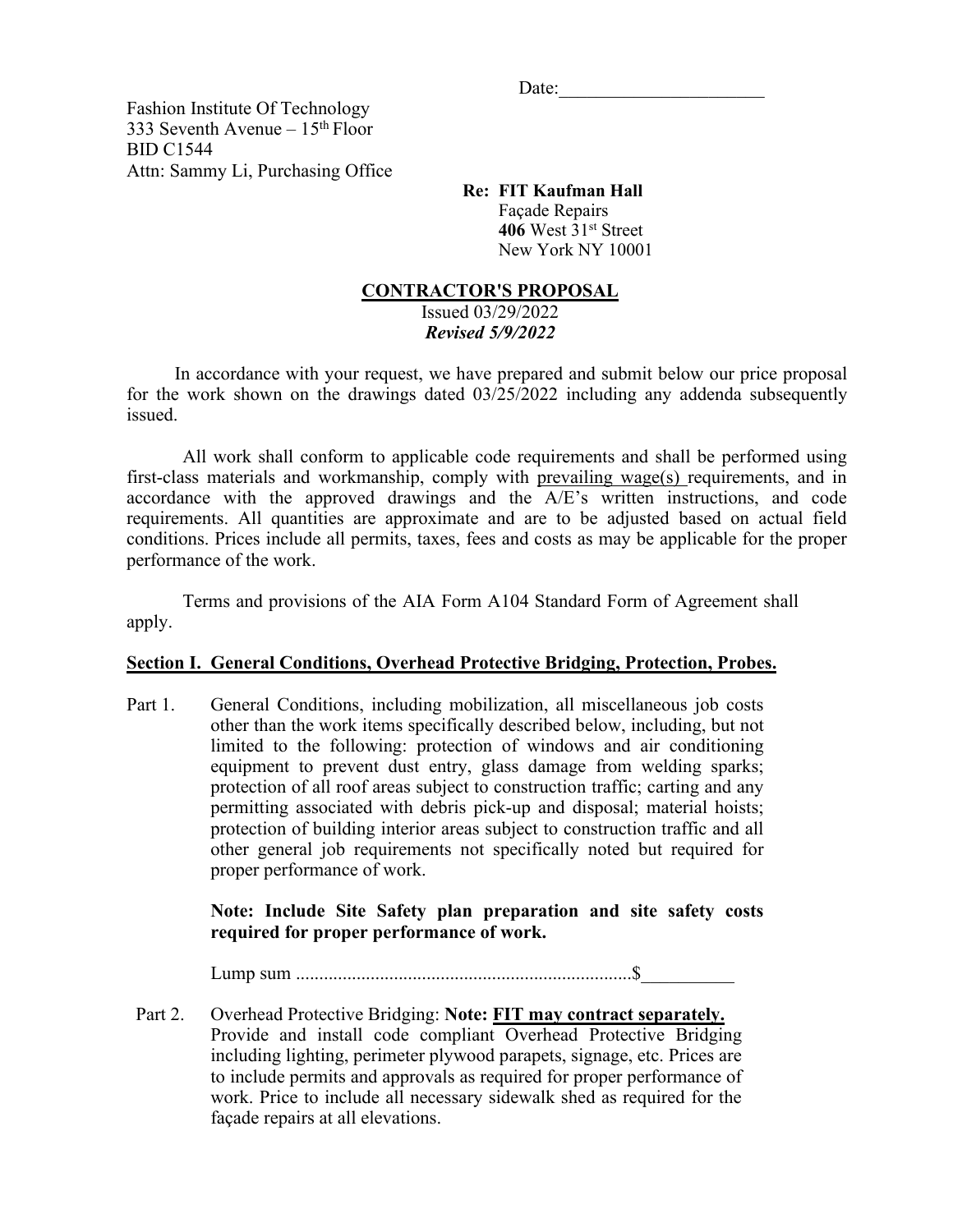a. At North Elevation (West 31st<sup>th</sup> Street). Note: there are sections of the shed currently installed, please price only missing sections.

| Monthly rental after first three months: \$ /month |  |
|----------------------------------------------------|--|
| b. At South Elevation.                             |  |
|                                                    |  |
| Monthly rental after first three months: \$ /month |  |
| c. At East and West Elevations.                    |  |
|                                                    |  |
| Monthly rental after first three months: \$        |  |

### Part 3. Protection:

At all/any access routes to work areas such as roof surfaces, service elevators, stair landings etc., contractor is to install protection consisting of 1" thick rigid insulation, with drainage contours on bottom side, plastic tarping, <sup>3/4</sup>" plywood and 2x4 planking and sandbag ballast. Provide routine maintenance and cleaning of protection on an as-needed basis, broom cleanup. Assure dust and debris do not enter units. Include all protection required at adjacent building's roofs.

Lump Sum ...................................................................... \$\_\_\_\_\_\_\_\_\_\_\_

### **Section II. Access Platforms.**

Part 1. Pipe scaffolding at rear balconies only.

 Install pipe scaffolding at rear balconies as necessary to complete the exterior repairs at these locations of the rear elevation, including all necessary hoisting for balcony removals. Provide and install code compliant Pipe Scaffolding atop Overhead Protective Bridging to the full height of the building, including setback terraces (if any), netting, stairs, outrigger protection etc. as required for complete access to the work areas. Prices are to include supply, installation and dismantling, all permits and approvals.

Lump Sum ...................................................................... \$\_\_\_\_\_\_\_\_\_\_\_ Monthly rental after first three months: \$  $/$  month

Part 1a. Outrigger scaffold work platforms are to be installed at the remaining façades with all required roof protection/planks, tie-backs, support frames and counterweights. All rigging is to be performed under a Licensed Rigger and all required permits are to be obtained. Where space does not permit installation of outrigger scaffolds, parapet hung units may be used, provided parapets are confirmed to be stable and all copings, etc. are fully protected from damaged by parapet hooks, clamps and wires.

> Unit prices are to include protection, installation, permits, maintenance, dismantling and use of scaffold until given drop is fully complete. No monthly rental charges will be paid.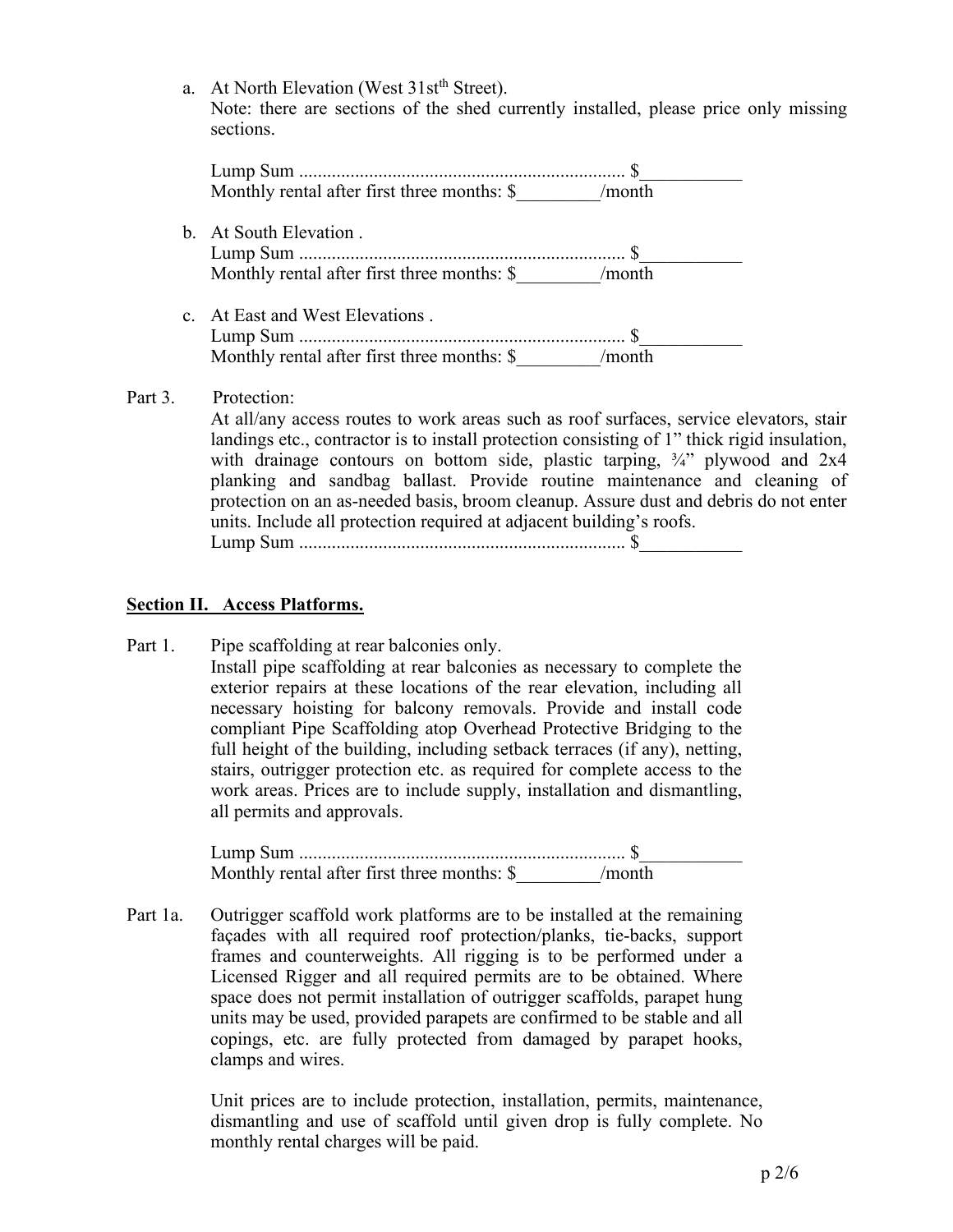- a. Outrigger scaffolds, up to 24' in length. Approx. 28 drops x \$\_\_\_\_\_\_\_\_\_\_/drop......……………...............\$\_\_\_\_\_\_\_\_\_\_
- *Part 1b. Alternate: (for cost comparison/saving purposes only, if applicable): Note: do not fill out if Part 1B value is less than part 1 A). Install pipe scaffolding at all elevations as necessary to complete the exterior repairs. Provide and install code compliant Pipe Scaffolding atop Overhead Protective Bridging to the full height of the building, including setback terraces (if any), netting, stairs, outrigger protection etc. as required for complete access to the work areas. Prices are to include supply, installation and dismantling, all permits and approvals.*

*Lump Sum ...................................................................... \$\_\_\_\_\_\_\_\_\_\_\_ Monthly rental after first three months: \$\_\_\_\_\_\_\_\_\_/month* 

Part 2. Inspections. Crew and scaffolding time for examinations, inspections and marking façade damages. Scaffold time for interim inspections of work in progress, punch-lists and final inspections is to be included as part of the General

> Conditions. Approx. 4 hours, each drop.

Approx. 28 drops x \$\_\_\_\_\_\_\_ /drop................................................. \$\_\_\_\_\_\_\_\_\_\_

#### **Section III. Exterior Wall Repairs.**

Part 1. Steel fire balcony removals. Please refer to drawings A-200.00 through A-203.00

 Remove all (twenty six (26)) steel fire balconies at rear elevation and cart away. Note: Staging and hoists are to be priced separately in Section II Part 1.

 Refer to A-203.00 for two options for wall closure at slab level after balcony removal.

 Option 1: Install stucco on galvanized lath at balcony slabs after balcony removal. Install S.S. flashing as shown on the drawings.

Lump Sum ...................................................................................... \$\_\_\_\_\_\_\_\_\_\_\_

 Option 2: Remove brick masonry & concrete, cut back steel as shown on the drawings, reinstall brick masonry with ties.

Lump Sum ...................................................................................... \$\_\_\_\_\_\_\_\_\_\_\_

Part 2. Parapet wall repairs at West loading dock. Please refer to drawing A-206.00.

a. Cladding at interior side of parapets.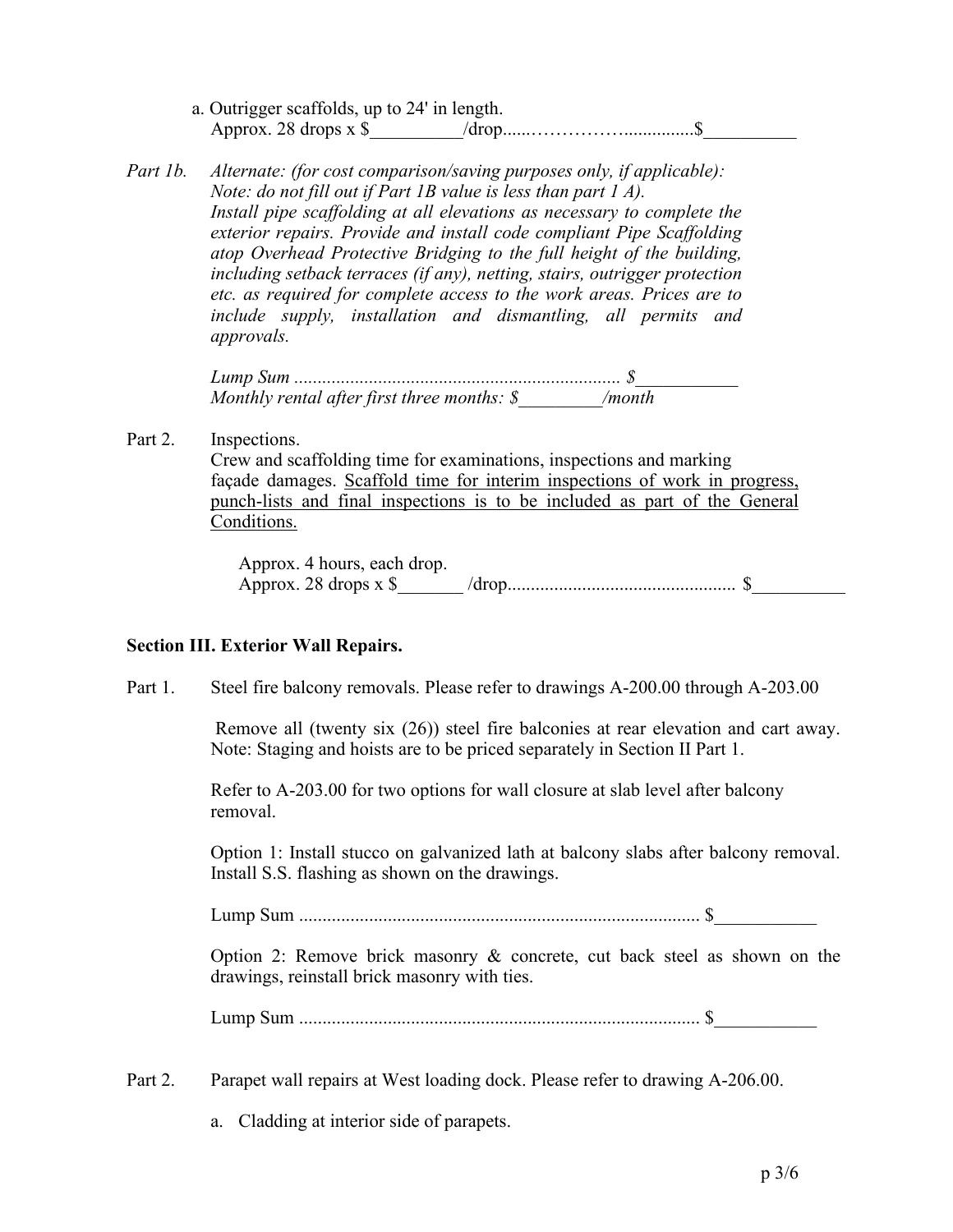Install 3/4" cement stucco on felt-backed galvanized metal lath on ¾" stainless steel hat channel furring. Provide bottom screed and bottom closure profile to seal cavity behind stucco. Provide top closure profile in stainless steel, tucking up behind sheet metal copings or under existing copings and lapping 3" down over the top edge of new stucco system, hemmed drip edge. Lap felt lapped lath down past roofing counterflashing leg as per FryReglet details.

Approx. 700 SF x \$\_\_\_\_\_\_\_\_\_/SF……………………………… \$\_\_\_\_\_\_\_\_\_

b. Reset coping stones on waterproofing membrane.

Remove and re-set existing pre-cast concrete coping stones on Grace Ice and Watershield membrane flashing. Anchor stones to parapet masonry, each other and existing remaining copings with stainless steel pins set in epoxy grout. Seal anchor penetrations through membrane with Bituthene Liquid Membrane. Point bed joints and cross joints with mortar.

Approx. 200 LF x \$\_\_\_\_\_\_\_\_/LF.......................................... \$\_\_\_\_\_\_\_\_\_\_

Part 3. NW Corner and NE corner repairs. Please refer to drawings A-101.00, A-102.00 & A-204.00.

> At NW  $&$  NE corners at every floor level starting with  $4<sup>th</sup>$  floor and above, remove and replace two (2) courses of face brick masonry below and above the shelf angle to expose shelf angle edge and provide proper weeps at shelf angle. Restore waterproofing where/if damaged during installation. Install waterproofed joint below shelf angle as shown on the drawings.

Approx. 400 LF x \$

Part 4. Rake and repoint brick masonry. Approx. 2,500 SF x \$\_\_\_\_\_\_\_\_/SF…….…………………………….. \$\_\_\_\_\_\_\_\_\_ Part 5. Brick Masonry Reconstruction. Approx. 1000 SF x \$\_\_\_\_\_\_\_\_/SF..…..…………………..…………... \$\_\_\_\_\_\_\_\_\_ Part 6. Window Sill replacement. Approx:  $100 \text{ LF } @.$  \$ Part 7. Window Caulking/Sealants: Remove caulk from around windows, doors etc. Clean joints. Install backer rod where necessary. Re-caulk with Sonneborn NP-1 or approved equal.

Part 8. Terra Cotta Repairs.

These repairs refer to numerous decorative terra cotta elements, including cornices, columns, corbels and other decorative elements.

Approx. 3500 LF x \$\_\_\_\_\_\_\_\_/ LF…………………………………..\$\_\_\_\_\_\_\_\_\_\_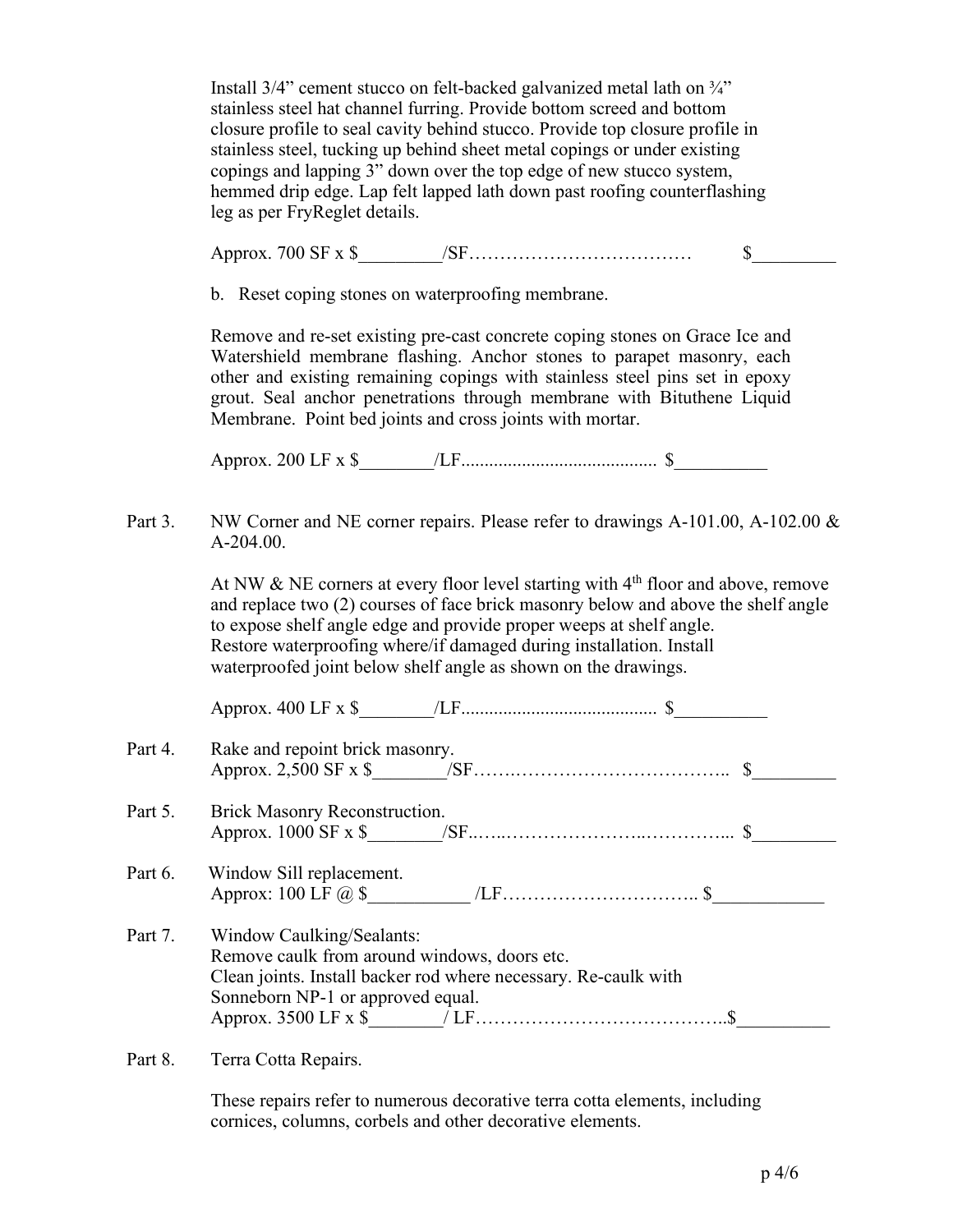a. Terra Cotta Repointing.

|                                | i. Remove existing sealants, rake and repoint bed joints and cross joints at |  |
|--------------------------------|------------------------------------------------------------------------------|--|
|                                | terra cotta coping and band course components.                               |  |
| Approx. $600 \text{ LF } x$ \$ |                                                                              |  |

- ii. Remove existing sealants, rake and repoint joints at terra cotta components, including pediments and window surrounds. Small scale, detail intensive areas, working around profiled elements. Approx. 800 LF x \$\_\_\_\_\_\_\_\_\_\_/LF......................................... \$\_\_\_\_\_\_\_\_\_\_
- b. Terra Cotta Patching.

Remove all loose, cracked, delaminated or otherwise unsound, damaged material down to clean, solid terra cotta. Prepare edges of patch locations in accordance with repair mortar manufacturer's installation requirements.

Install stainless steel pins (1/4" threaded rods, set in epoxy, 3" embedment), staggered at 8" O.C. Install Jahn M70 or M100 repair mortar patches, in full accordance with Cathedral Stone and Jahn requirements. Patches are expected to vary significantly in size and depth, and will be paid for based on volume, in multiples of a standard  $1"$  x  $12"$  x 12" patch size. Examples:  $1\frac{1}{2}$ " x 12" x 12" patch would be billed at 1.5x the unit price;  $2''$  x 6" x 12" patch would be billed at 1x the unit price. Patching mortar to match color of glazed terra cotta surfaces, rather than color of clay body. Terra-Glaze top coat is not planned to be used.

- i. At shallow patch areas  $(2"$  or less in depth). 1" x 12" x 12" patch. Approx. 30 patches x \$\_\_\_\_\_\_\_\_\_/patch.................................. \$\_\_\_\_\_\_\_\_\_\_
- ii At profiled patch locations  $(1'' \times 12'' \times 12'')$  patching mortar volume). Approx. 5 patches x \$\_\_\_\_\_\_\_\_\_/patch.................................. \$\_\_\_\_\_\_\_\_\_\_

c. Terra Cotta Crack Repairs. At cracked terra cotta components that are otherwise stable and fully supported, perform the following repairs:

Inject crack filling grout, Jahn M30 (for cracks less than 3/16" wide) or Jahn M40 (for cracks between 3/16" and 3/8"), following manufacturer's written instructions. Cracks are expected to vary in length but are likely to be very short  $(6" - 12")$ . Cracks greater than 12" in length to be paid in multiples of unit price. Price to include crack preparation, drilling of injection ports, temporary sealing of cracks to prevent outflow of grout, grout installation and clean-up.

| Approx. 30 locations $x \$ |  |  |
|----------------------------|--|--|
|----------------------------|--|--|

|--|--|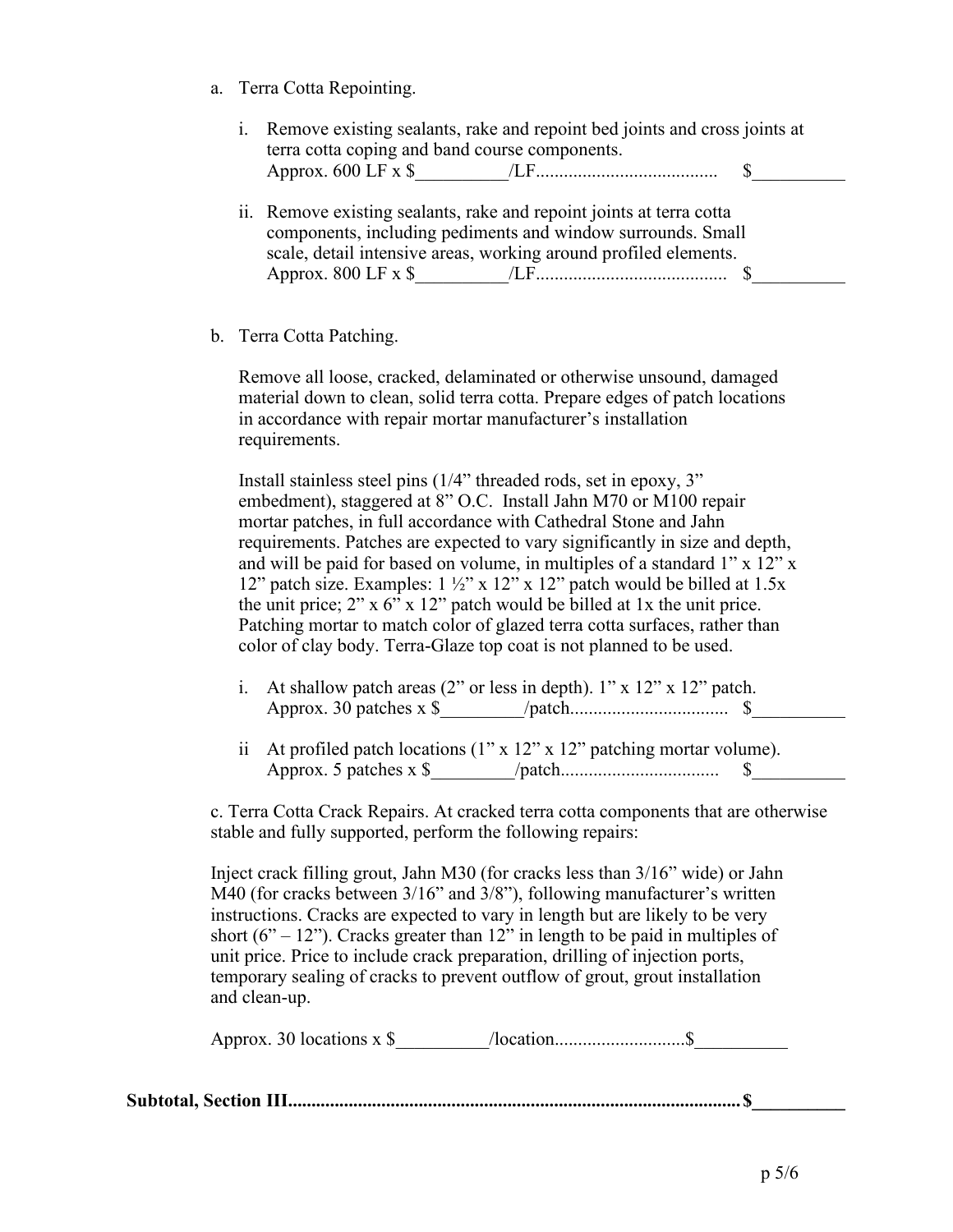| TOTAL SECTION I THROUGH SECTION III (Do not include alternates |  |
|----------------------------------------------------------------|--|
|                                                                |  |
|                                                                |  |

Performance Bond, if required:…………………… \$\_\_\_\_\_\_\_\_\_\_\_\_\_

## NOTES:

- 1. Owner reserves the right to proceed with the work in phases.
- 2. Stoppages are to be included in the General Conditions.
- 3. Work is permitted on the weekends, subject to contractor's obtaining of the after-hours work permit.
- 4. Any/all payments shall be based on actual verified quantities of work performed.
- 5. Work Schedule shall conform with the House Rules.
- 6. Bid prices shall be valid for contract award within sixty (60) days of receipt of bids.

List of Addenda Received:

| Addendum $#$<br>, Date<br>Addendum #<br>, Date<br>Addendum #<br>, Date<br>S |  |
|-----------------------------------------------------------------------------|--|
| Proposed Time of Commencement:                                              |  |
| Proposed Time of Completion: 160 Work Days                                  |  |
| Contractor:                                                                 |  |
| Prepared $\&$ submitted by:                                                 |  |
| Authorized signature:<br>Date:                                              |  |